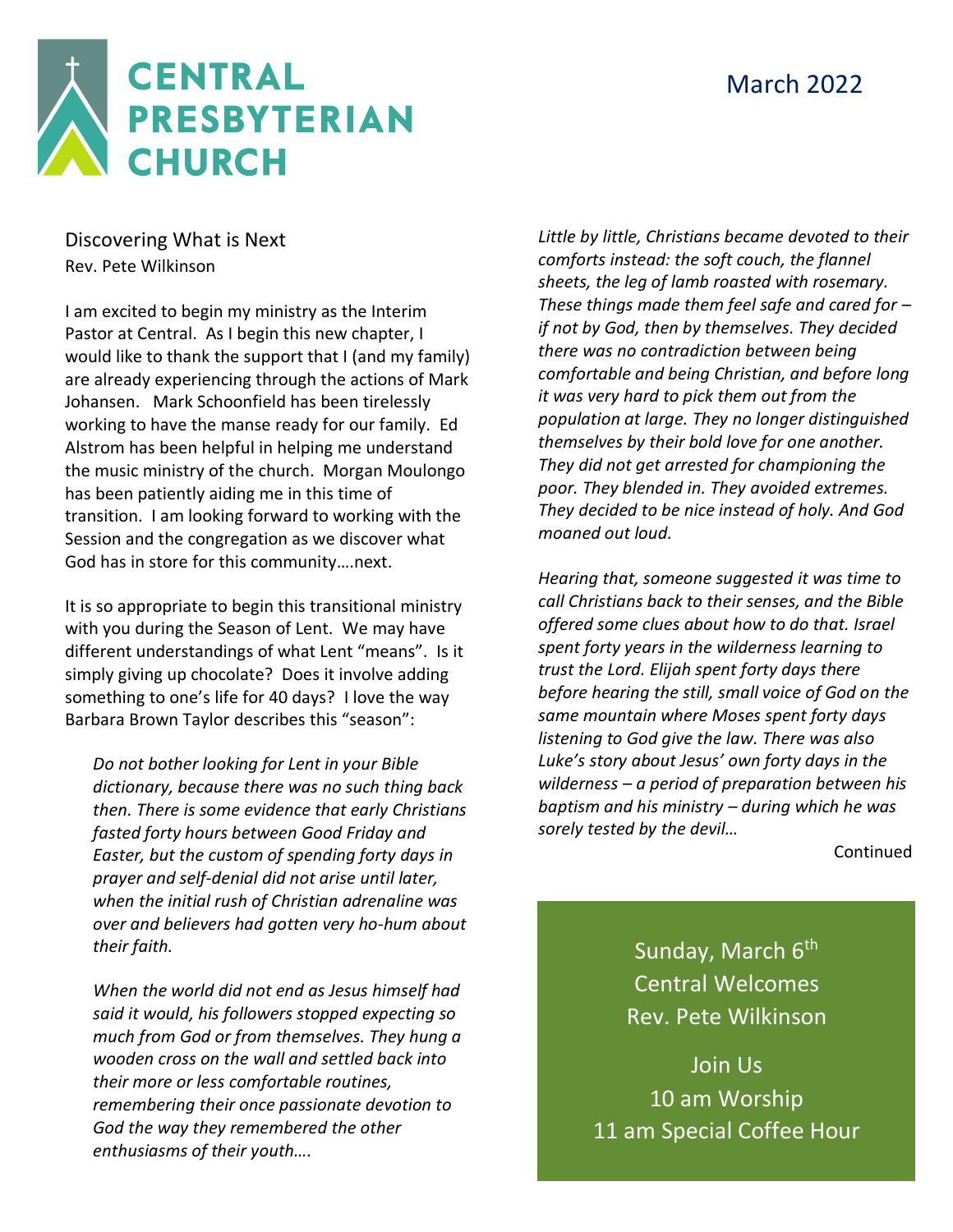#### Cont.

*So the church announced a season of Lent, from the old English word Lenten, meaning "spring" – not only a reference to the season before Easter, but also an invitation to a springtime for the soul. Forty days to cleanse the system and open the eyes to what remains when all comfort is gone. Forty days to remember what it is like to live by the grace of God alone… Now the truth is, not all of us need to go looking for wilderness experiences. For some of us, the wilderness comes to us, unbidden and unsought, and not in a predictable season each spring. But it is for just such times that the season of Lent is designed to prepare us. (Barbara Brown Taylor, "Lenten Discipline" in Home By Another Way. pp 65-66.).*

I am curious to see what is in store for us as we begin this Lenten journey together. I am curious to see what we will discover together during this time of transition.

Peace, Pete

### Save the Date



Save the Date for Saturday, April 19<sup>th</sup>, 2-4 pm, for our Easter Egg Hunt. We will build on this popular 123Kids/ Outreach Committee event to include egg-hunting, outdoor play opportunities, and themed snacks. Volunteers are needed to welcome guests and support the event. Program contact: Brian Cattell at bcattell@clpstrategies.com

# March Birthdays

- 2 Ben Schestag
- 3 Cathie Hartnett
- 9 Lillian Moulongo
- 10 Sam Waisanen
- 14 Hope Dancy
- 15 Michael Goulder
- 28 Ann Arndt Gaylord French
- 29 Audrey Cattell



The Central Church Steeple is illuminated for the month of March in memory of Thomas Buck with love from his family.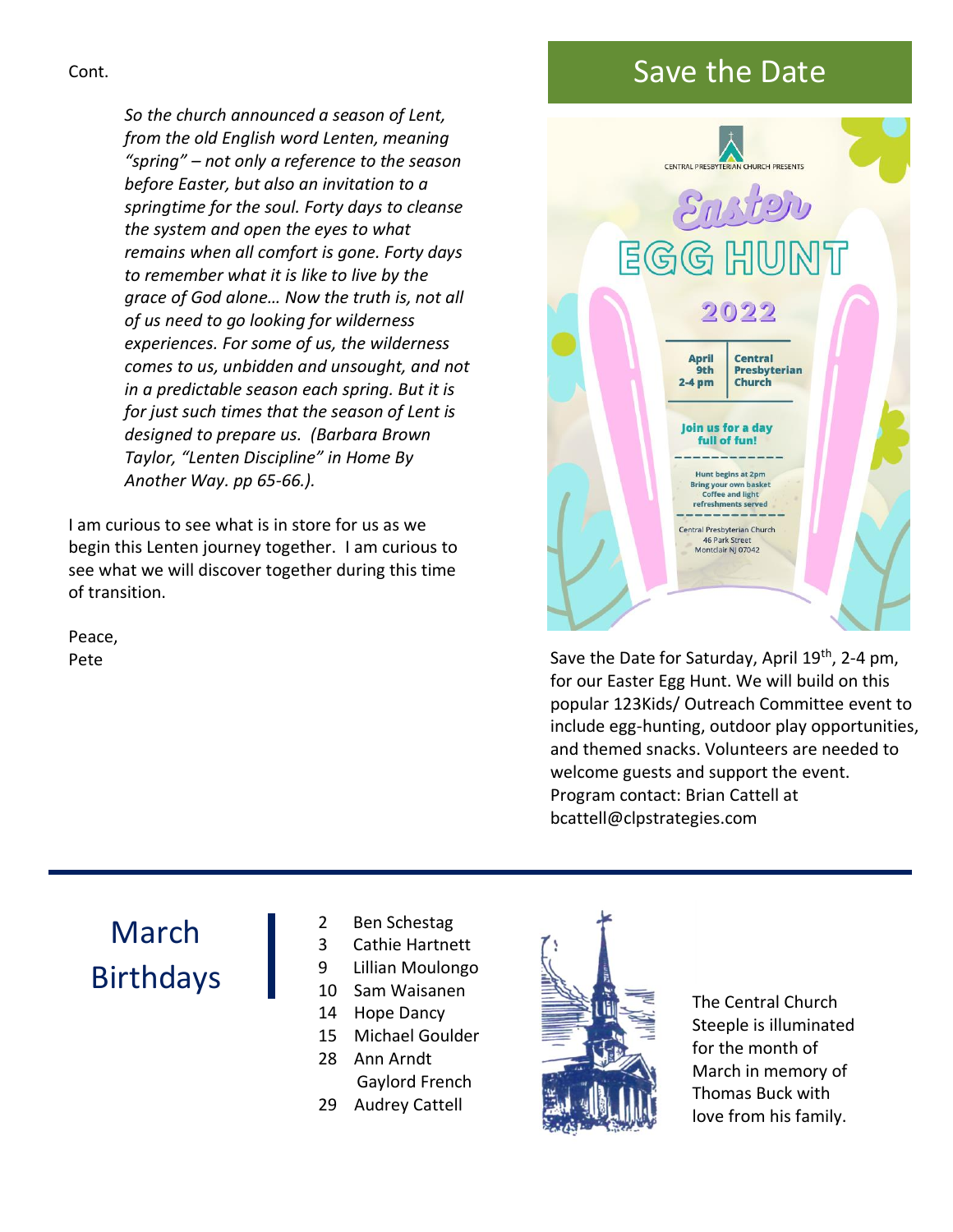### Faith & Fellowship











#### "THE FLAWED FAMILY OF GOD" – SMALL GROUP

Wednesdays, March 9 – 30, 6-7:30 pm

This 5-week small group study of "The Flawed Family of God" is a hybrid program. What keys does the Old Testament offer us in looking at our own family 'flaws'? What answers for healing and connection? Meet in-person for dinner and discussion or join the group online. Childcare in the nursery is from 6-8 pm. Program contact: Rev. Pete – pastor.centralpresbyterian@gmail.com

YOUTH GROUP 1st and 3<sup>rd</sup> Sundays March  $6<sup>th</sup>$  and 20th, 5:30 – 7 pm All middle and high school youth are welcome. Program contact: Carolyn Buck – goulderbuck@verizon.net

#### SUNDAY SCHOOL

Sundays after Time with Young Disciples (10:15 am) Kindergarten through fifth graders are invited to a volunteer-led lesson with an activity during the church service. Follow the leader through to the colorful classroom in the Education Building. Program contact: Carolyn Buck – goulderbuck@verizon.net

#### COMMUNITY MOVEMENT PROJECT

Spring Session 1: March 8th – April 12th (7 classes) Spring Session 2: April 26<sup>th</sup> – June 7th, 2022 (7 classes) Tuesdays, 10-11 am Pilates/Barre Blend with Erin, in-person. Suggested Donation: \$140 (\$20/class) Register and More Info: [www.communitymovementproject.org](http://www.communitymovementproject.org/)

MEN'S BIBLE STUDY Saturday, March 19<sup>th</sup> at 8 am Program contact: Contact Scott Osborne at 201-704-2510 or [scott.osborne@verizon.net](mailto:scott.osborne@verizon.net)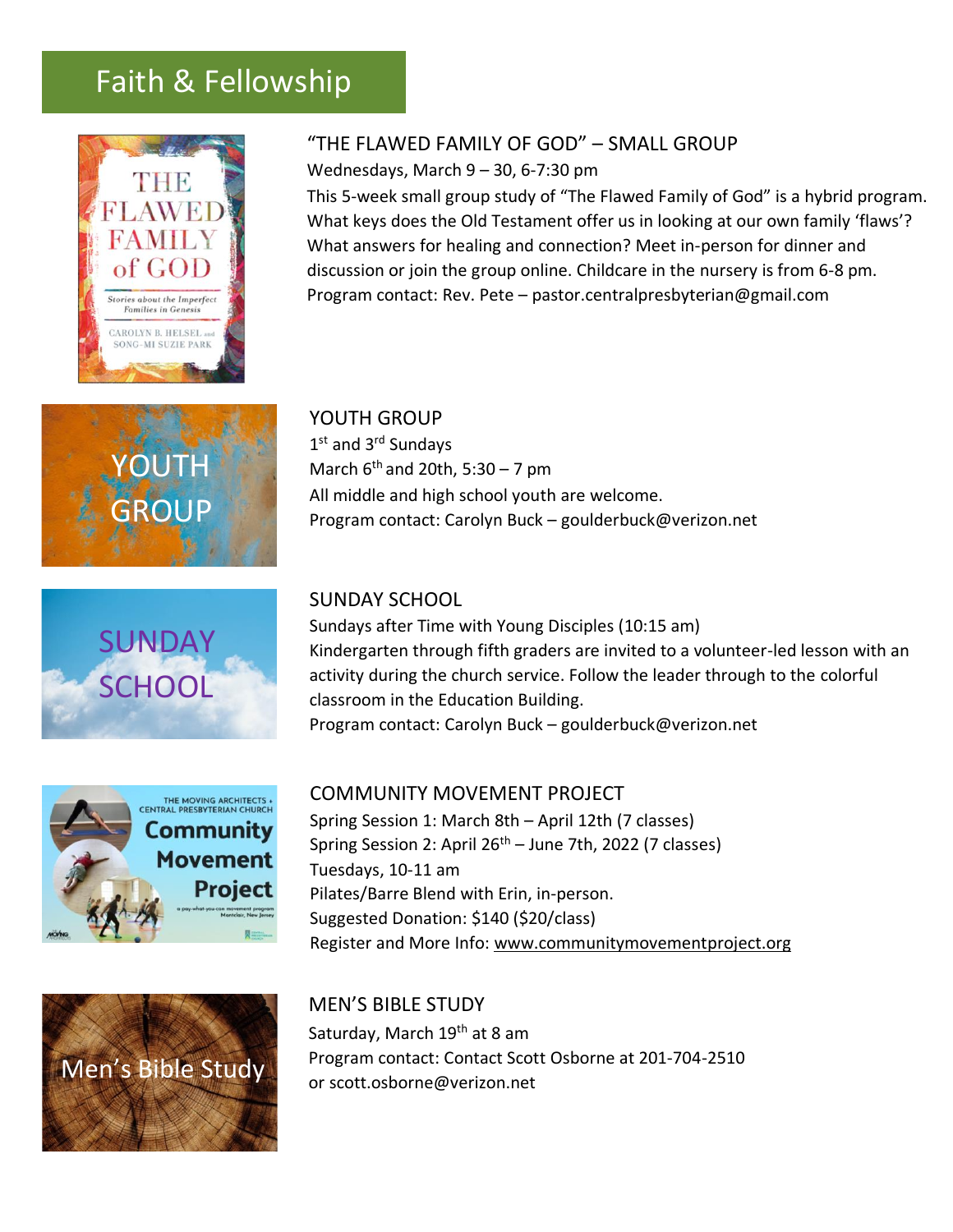## The In-Choirer (Cont.)

Can we say we've made it all the way back yet? Probably not, but we're surely getting there. And here at Central, we've been ahead of a lot of places, in terms of live worship, live music, the quality of our broadcasts, and the general 'way things have gone'. It is to everyone's credit that this church has stood up and pitched in and made things seamless during this period, and in the teeth of a pandemic to boot.

We all owe a specific debt of gratitude to Dave Arndt for the stellar work in getting our services online each and every week; Cathy McMahon, who has not only added her beautiful flute playing to our services but has also filled in for Dave at the video control desk; and to everyone in our choir, which has been incredibly flexible and spirited during what could have easily been a down time. I am really proud of this church for bearing up through this pandemic with such grace and efficiency, and I am truly privileged to work with all of you.

Now, we embark on a new phase with Pastor Pete. We met right before I joined Central, and hit it off then, and it is an honor to work with him now. He has already provided me with a lot of info about the themes of services going forward, and that is especially appreciated, since I haven't had much lead time to pick music during the constant stream of supply pastors. I am confident that we will work very well together, and continue to provide you with the best worship experience that we possibly can.

You will hear and see a new voice in the choir, too! She is my friend Sandy Taylor, whom we have recruited to be our Soprano section leader. We've worked together quite a bit over the years, doing all kinds of music. She is a pro's pro, a wonderful human being, and has the voice of an angel. You will hear plenty of that fabulous voice going forward. Please make yourself known to her on a Sunday.

Our pipe organ, as you may know, is a grand old dame. It is an Austin organ built in 1957, with some pipework still left from its amazing and historic predecessor, a 1923 E.M. Skinner organ. Despite being incredibly hardy, as many of us old people do, it needs some help every once in a while, and it will be taking a brief vacation soon to get some much needed work done.

What is getting done? Specifically, since you asked: replace windsocks with new ones; rebuild regulators, replace gusset and hinge leather; replace felt on regulator valve and check for proper operation; reinstall regulators and connect to valves; adjust action for proper operation and set wind pressure. These parts of the organ will be 'vacationing' to Pennsylvania to have this work done.

So, in the coming weeks, the pipe organ will disappear from services for 3 or 4 weeks, and you will hear a lot of piano and the Hammond. And there's nothing wrong with that, right?

I wish you a devout Lent and good health!

Yours in Christ, Ed Alstrom, Director of Music

### Education Building Update

The Park Street Academy preschool has officially moved back into their restored space. Over the weekend of February 26-27, Lisa Raphael and Sandy Weber of PSA, teachers and friends, helped shuttle the supplies from their temporary school space in our nursery and Community Room back downstairs. Thanks to special work by Building Manager Mark Schoonfield for managing repairs after Hurricane Ida-related flooding damaged significant portions of the school on September  $1<sup>st</sup>$  of 2021. The PSA children, teachers, and church staff will now be settling back into pre-hurricane routines.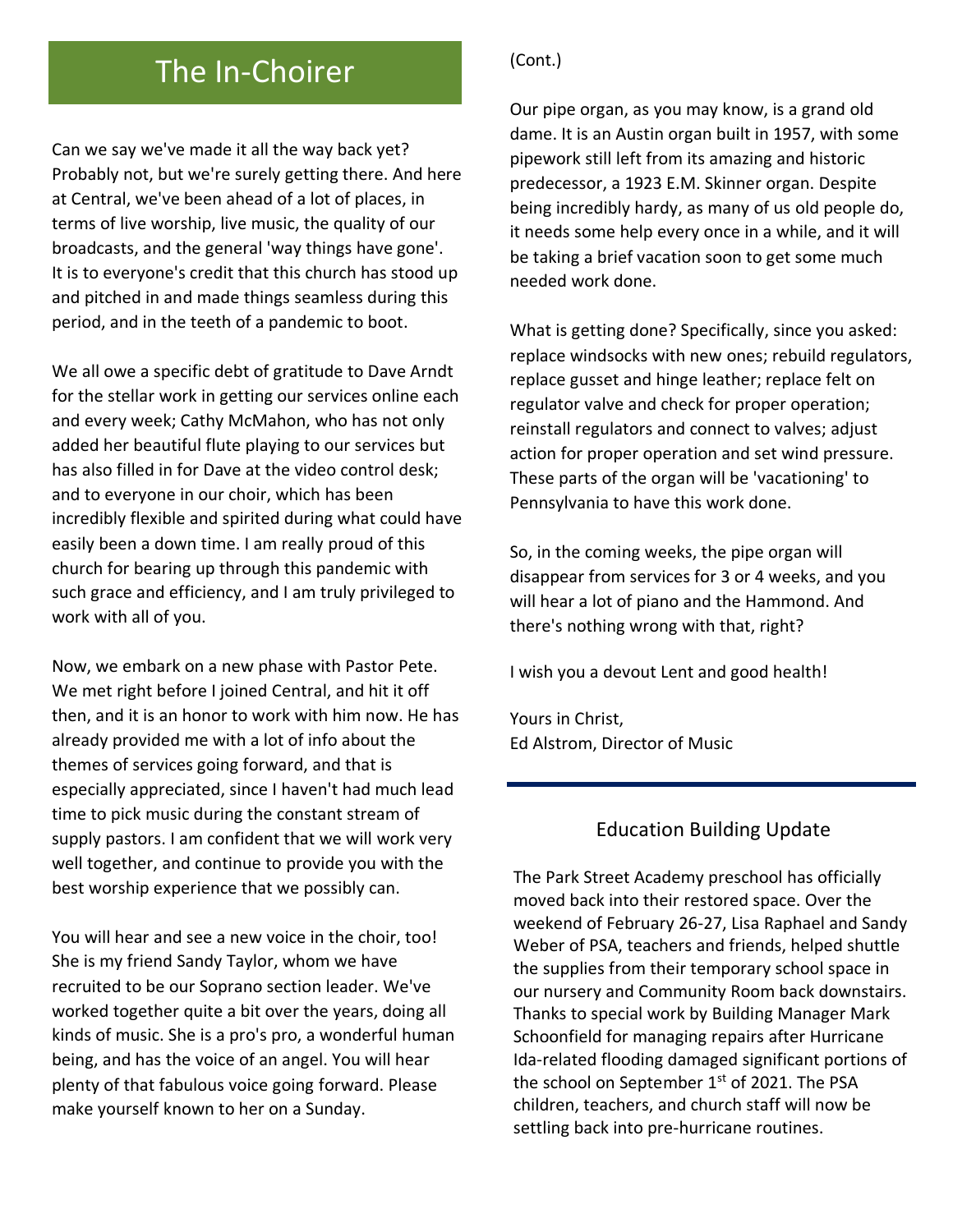## March 2022

| <b>Sunday</b>                   | <b>Monday</b>     | <b>Tuesday</b>                   | <b>Wednesday</b>                        | <b>Thursday</b>    | <b>Friday</b> | <b>Saturday</b> |
|---------------------------------|-------------------|----------------------------------|-----------------------------------------|--------------------|---------------|-----------------|
|                                 |                   | 1                                | $\overline{2}$                          | 3                  | 4             | 5               |
| This month we welcome           |                   |                                  | 6:30 PM - 9:30 PM                       |                    |               |                 |
| The Red Cross and AA back       |                   |                                  | <b>Private Event</b>                    |                    |               | 2:00 PM         |
| into our building for the first |                   |                                  | 7:00 PM Ash Wednesday                   |                    |               | Memorial        |
| time since March 2020.          |                   |                                  | <b>Worship Service</b>                  |                    |               | Service for     |
|                                 |                   |                                  | 7:30 PM Personnel                       | 7:30 PM Choir      |               | Larry           |
|                                 |                   |                                  | Committee meeting                       | Rehearsal          |               | Stauffer        |
| $\vert_6$                       | 7                 | $\overline{\mathbf{8}}$          | 9                                       | 10                 | 11            | $ 12\rangle$    |
| 10:00 AM                        |                   |                                  |                                         |                    |               |                 |
| Rev. Peter Wilkinson            |                   | $10:00 - 11:00$ AM               |                                         | 12:30 PM -         |               |                 |
| Worship w/Lord's                |                   | <b>CMP</b>                       |                                         | 6:30 PM Red        |               |                 |
| Supper                          |                   |                                  | 6:00 PM - 7:30 PM "The                  | <b>Cross Blood</b> |               |                 |
| 11:00 AM Special                |                   |                                  | Flawed Family of God" -                 | <b>Drive</b>       |               |                 |
| Coffee Hour                     |                   |                                  | Small Group                             |                    |               |                 |
| 5:30 PM - 7:00 PM               |                   | 7:00 PM Session                  | 6:30 PM - 9:30 PM                       | 7:30 PM Choir      |               |                 |
| Youth Group                     |                   | Meeting                          | <b>Private Event</b>                    | Rehearsal          |               |                 |
| 13                              | 14                | 15                               | 16                                      | 17                 | 18            | 19              |
| 10:00 AM Worship                |                   | $10:00 - 11:00$ AM               |                                         |                    |               | 8:00 AM         |
| w/Sunday School                 |                   | <b>CMP</b>                       |                                         |                    |               | Men's Bible     |
|                                 | 6:00 PM           |                                  | 6:00 PM - 7:30 PM "The                  |                    |               | Study           |
|                                 | Christian         | 8:00 PM Worship                  | Flawed Family of God" -                 |                    |               | 11:00 AM        |
|                                 | Ed.               | Committee                        | Small Group                             |                    |               | Private         |
|                                 | Committee meeting |                                  | 6:30 PM - 9:30 PM                       | 7:30 PM Choir      |               | Service         |
|                                 | meeting           |                                  | <b>Private Event</b>                    | Rehearsal          |               |                 |
| 20                              | 21                | 22                               | 23                                      | 24                 | 25            | 26              |
| 10:00 AM Worship                |                   | $10:00 - 11:00$ AM               |                                         |                    |               |                 |
| w/Sunday School                 |                   | <b>CMP</b>                       | 6:00 PM - 7:30 PM "The                  |                    |               |                 |
|                                 |                   |                                  | Flawed Family of God" -                 |                    |               |                 |
|                                 |                   | 7:30 PM                          | Small Group                             |                    |               |                 |
| 5:30 PM - 7:00 PM               |                   | Communication                    | 6:30 PM - 9:30 PM                       |                    |               |                 |
| Youth Group                     |                   | Spiritual Outreach Private Event |                                         | 7:30 PM Choir      |               |                 |
| 6:30 PM - 8:00 PM AA            |                   |                                  | 7:00 PM Deacons meet                    | Rehearsal          |               |                 |
| 27                              | 28                | 29                               | 30                                      | 31                 |               |                 |
| 10:00 AM Worship                |                   |                                  | 10:00 - 11:00 AM 6:00 PM - 7:30 PM "The |                    |               |                 |
| w/Sunday School                 |                   | <b>CMP</b>                       | Flawed Family of God" -                 |                    |               |                 |
|                                 |                   |                                  | Small Group                             |                    |               |                 |
|                                 |                   |                                  | 6:30 PM - 9:30 PM                       | 7:30 PM Choir      |               |                 |
| 6:30 PM - 8:00 PM AA            |                   |                                  | Private Event                           | Rehearsal          |               |                 |